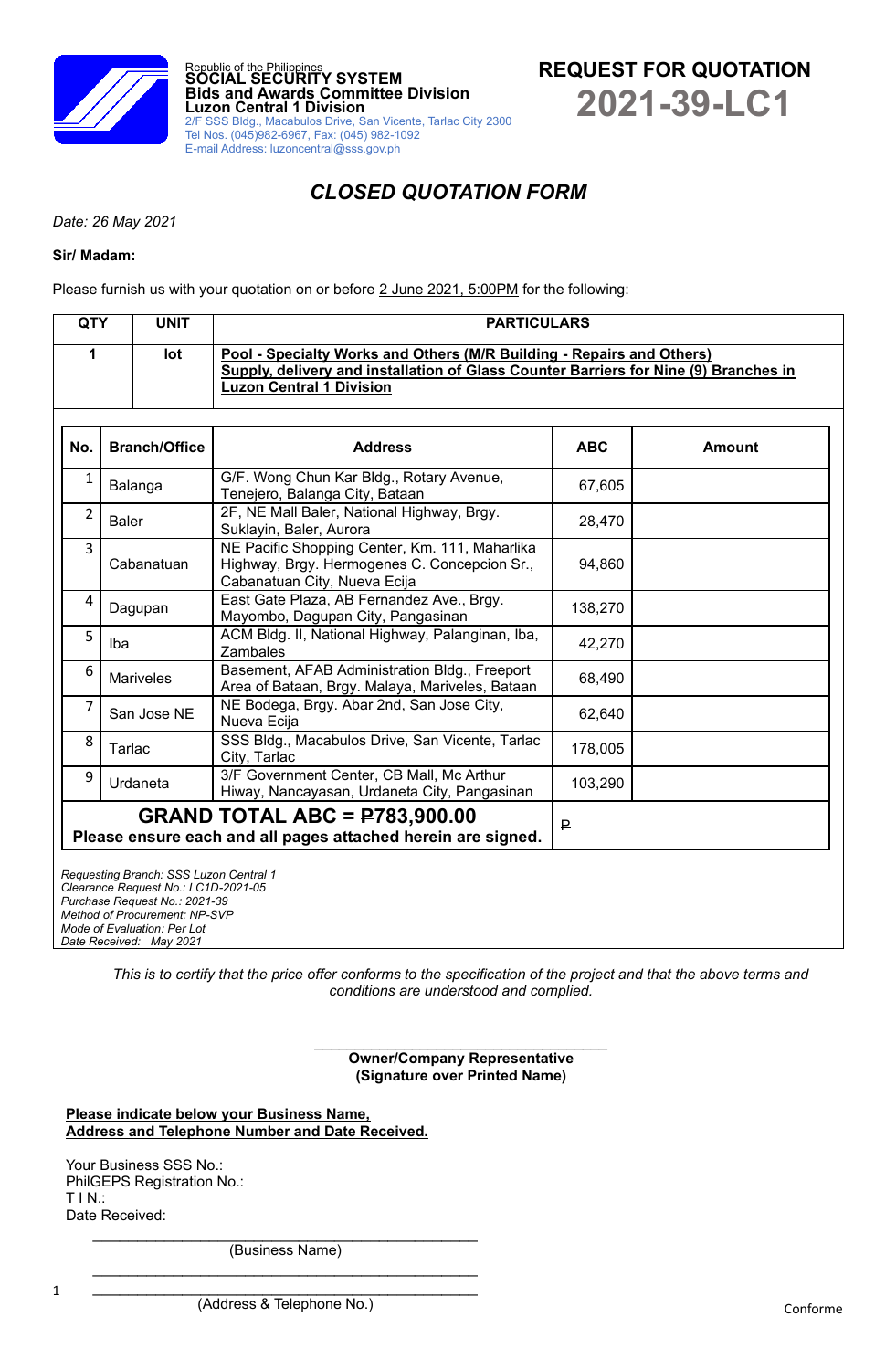## GENERAL PARAGRAPHS

- I. Work Included: The work contemplated under this contract shall consist of furnishing all materials, labor, tools and equipment, including satisfactory performance of all work necessary for the complete execution of all the work as shown on the plans, specifications and other contract documents.
- II. Site Inspection: Examine the site premises and all conditions apparent and visible therein. Consider all such conditions that may affect work. Measure every existing work/structure on site. **Verify all given dimensions and deviations.** It shall be understood that the work covers all surfaces regardless of measurements made.
- III. Performance of Work: All works shall be performed in accordance with these General Paragraphs and all stated in the scope of works.
- IV. Contract Completion Time: The Contractor shall complete all work and cleanup within **sixty (60) calendar days** after award of contract. Any work which would entail the inconvenience of the transacting SSS members and/or employees should be done either after office hours or during weekends (with proper working permits)/
- V. Dumping: All trash and rubbish generated from the project shall be discarded off-site in an approved and lawful manner. Unless other stated, all material scheduled for removal or disposal becomes the property of the Contractor.
- VI. Workmanship: All works shall be performed by skilled glass installers that are regularly engaged in work to be performed. All works shall be crafted in a professional manner. Any deficiencies shall be corrected by the Contractor at no additional cost to the owner. All workers should wear Contractor's uniform for easy identification of Security Guards on duty.
- VII. Products: All materials shall be of best quality for purpose intended.
- VIII. Warranty: Contractor warrants the security and stability of the framing installation for one (1) year from date of acceptance and agrees to do repair works free of charge should the installation exhibit signs of failure.
- IX. Protection of Work and Property: Provide adequate protection on the existing structures, equipment, furniture and other areas not affected by the work specified.
- X. Scope of Works:
	- A. Verification of all counter dimensions to account for any discrepancies
	- B. Fabrication of 6mm thick ordinary clear glass panels as per attached drawings and bill of quantities
	- C. Anchorage of bronze aluminum frames onto the transaction counters
	- D. Installation of glass panels and inspection of their proper and secure attachments

## **General Conditions of the Contract**

- 1. The Supplier shall deliver the goods in accordance with the description and quantity specifications of the Purchase Order/Job Order.
- 2. The Supplier shall deliver the goods within the period indicated in the Purchase Order/Job Order. A penalty of 1/10 of 1% of the total amount of the items shall be imposed for every day of delay in delivery.
- 3. The Supplier shall deliver all Goods/Services through SSS Balanga Branch, WCK Bldg., Rotary Ave., Tenejero, Balanga City, Bataan.
- 4. The Supplier warrants that the Goods/Services are designed and suited for the requirements of SSS.
- 5. The pricing of the Goods/Services shall be inclusive of Twelve Percent (12%) Value-Added Tax (VAT).
- 6. Supplier shall be paid in accordance to Government Terms and upon delivery of items/services and submission of billing documents.

## **Special Conditions of Contract**

1. CONFIDENTIALITY. Neither party shall, without the prior written consent of the other, disclose or make available to any person, make public, or use directly or indirectly, except for the performance and implementation of the works, any confidential information, acquired from an information holder in connection with the performance of this Contract, unless: (i) the information is known to the disclosing party, as evidenced by its written records, prior to obtaining the same from the information holder and is not otherwise subject to disclosure restrictions on the disclosing party, (ii) the information is disclosed to the disclosing party by a third party who did not receive the same, directly or indirectly, from an information holder, and who has no obligation of secrecy with respect thereto, or (iii) required to be disclosed by law.

The obligation of confidentiality by both parties, as provided herein, shall survive the termination of the contract.

- 2. MERGER AND CONSOLIDATION. In case of merger, consolidation or change of ownership of the Winning Bidder with other company, it is the responsibility of the surviving company/consolidated company/acquiring entity to inform SSS of the change in corporate structure/ownership. Failure to do so shall translate in such company assuming all liabilities of the acquired/merged company under the contract.
- 3. FORCE MAJEURE. Neither party shall be liable for any delay or failure to perform its obligations pursuant to the Contract if such delay is due to force majeure.

Force Majeure shall mean events beyond the control of and affecting either party which cannot be foreseen or if foreseeable cannot be either prevented nor avoided despite the exercise of due diligence.

4. NON-ASSIGNMENT. Neither party may assign the Contract in whole or in part without the consent of the other party.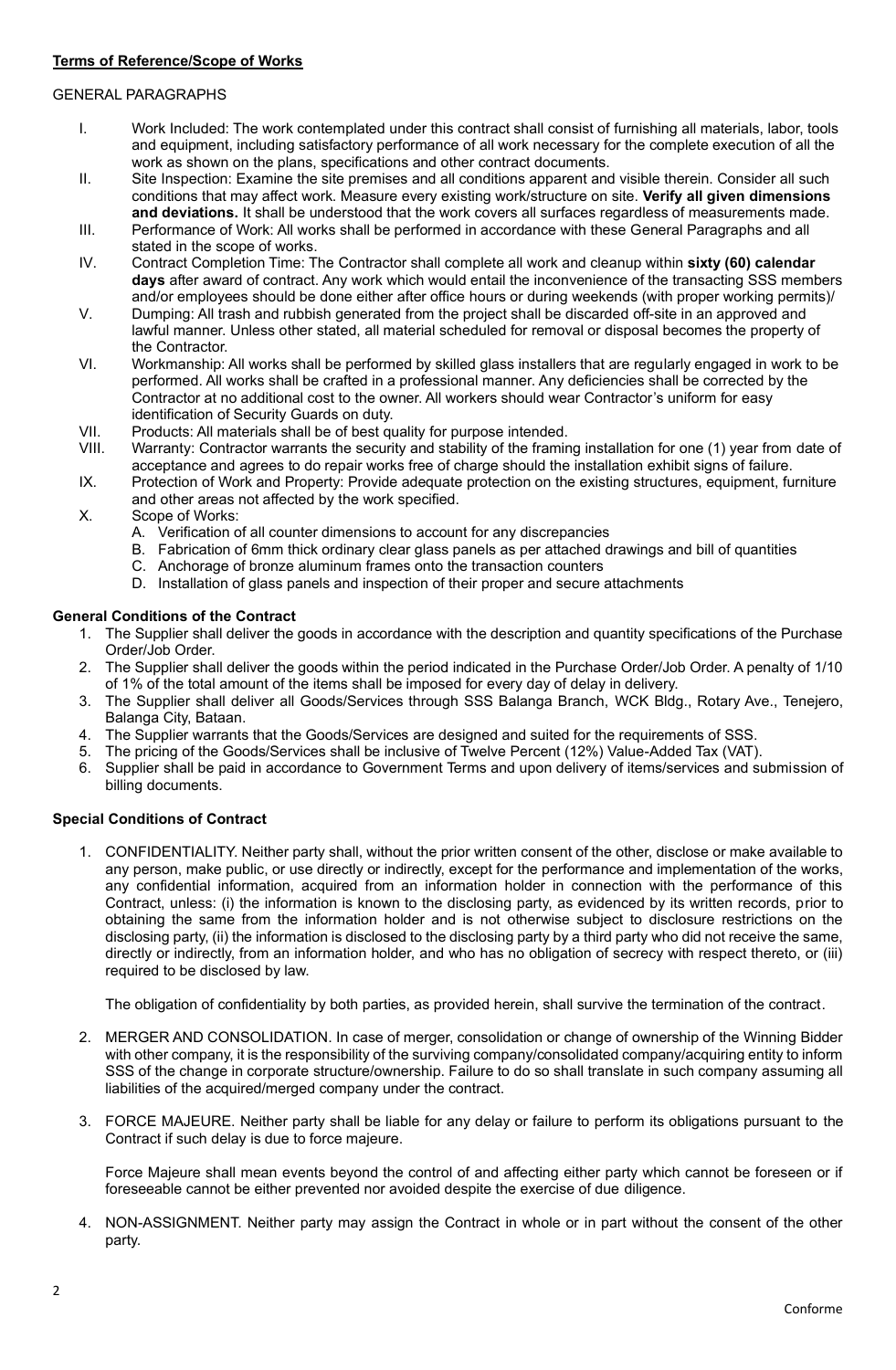The Winning Bidder shall not subcontract in whole or in part the project and deliverables subject of the Contract without the written consent of SSS.

- 5. WAIVER. Failure by either party to insist upon the other strict performance of any of the terms and conditions hereof shall not be deemed a relinquishment or waiver of any subsequent breach or default of the terms and conditions hereof, which can only be deemed made if expressed in writing and signed by its duly authorized representative. No such waiver shall be construed as modification of any of the provisions of the Agreement or as a waiver of any past or future default or breach hereof, except as expressly stated in such waiver.
- 6. CUMULATIVE REMEDIES. Any and all remedies granted to the parties under the applicable laws and the Contract shall be deemed cumulative and may therefore, at the sole option and discretion, be availed of by the aggrieved party simultaneously, successively, or independently.
- 7. NO EMPLOYER-EMPLOYEE RELATIONSHIP. It is expressly and manifestly understood and agreed upon that the employees of Winning Bidder assigned to perform the project are not employees of SSS. Neither is there an employer-employee relationship between SSS and Winning Bidder.

The Contract does not create an employer-employee relationship between SSS and the Winning Bidder including its personnel; that the services rendered by the personnel assigned by Winning Bidder to SSS in the performance of its obligation under the contract do not represent government service and will not be credited as such; that its personnel assigned to SSS are not entitled to benefits enjoyed by SSS' officials and employees such as Personal Economic Relief Allowance (PERA), Representation and Transportation Allowance (RATA), ACA, etc.; that these personnel are not related within the third degree of consanguinity or affinity to the contracting officer and appointing authority of SSS; that they have not been previously dismissed from the government service by reason of an administrative case; that they have not reached the compulsory retirement age of sixty-five (65); and that they possess the education, experience and skills required to perform the job. The Winning Bidder hereby acknowledges that no authority has been given by SSS to hire any person as an employee of the latter. Any instruction given by SSS or any of its personnel to Winning Bidder's employees are to be construed merely as a measure taken by the former to ensure and enhance the quality of project performed hereunder. Winning Bidder shall, at all times, exercise supervision and control over its employees in the performance of its obligations under the contract.

- 8. PARTNERSHIP. Nothing in the contract shall constitute a partnership between the parties. No party or its agents or employees shall be deemed to be the agent, employee or representative of any other party.
- 9. COMPLIANCE WITH SS LAW. The Winning Bidder shall report all its employees to SSS for coverage and their contributions, as well as, all amortizations for salary/education/calamity and other SSS loans shall be updated.

Should Winning Bidder fail to comply with its obligations under the provisions of the SS Law and Employees' Compensation Act, SSS shall have the authority to deduct any unpaid SS and EC contributions, salary, educational, emergency and/or calamity loan amortizations, employer's liability for damages, including interests and penalties from Winning Bidder's receivables under this Agreement.

Further, prescription does not run against SSS for its failure to demand SS contributions or payments from Winning Bidder. Moreover, Winning Bidder shall forever hold in trust SS contributions or payments of its employees until the same is fully remitted to SSS.

- 10. COMPLIANCE WITH LABOR LAWS. The Winning Bidder, as employer of the personnel assigned to undertake the project, shall comply with all its obligations under existing laws and their implementing rules and regulations on the payment of minimum wage, overtime pay, and other labor-related benefits as well as remittances or payment of the appropriate amount or contributions/payment (SSS, EC, Pag-IBIG, PhilHealth and taxes) with concerned government agencies/offices. It is agreed further that prior to the release of any payment by SSS to Winning Bidder, its President, or its duly authorized representative, shall submit a sworn statement that all moneys due to all its employees assigned to the project as well as benefits by law and other related labor legislation have been paid by Winning Bidder and that he/she assumed full responsibility thereof.
- 11. COMPLIANCE WITH TAX LAWS. The Winning Bidder shall, in compliance with tax laws, pay the applicable taxes in full and on time and shall regularly present to SSS within the duration of the Contract, tax clearance from the Bureau of Internal Revenue (BIR) as well as copy of its income and business tax returns duly stamped by the BIR and duly validated with the tax payments made thereon. Failure by Winning Bidder to comply with the foregoing shall entitle SSS to suspend payment of the Contract Price.
- 12. SETTLEMENT OF DISPUTES. All actions and controversies that may arise from the Contract involving but not limited to demands for specific performance of the obligations as specified herein and/or in the interpretation of any provisions or clauses contained herein, shall, in the first instance, be settled within thirty (30) calendar days through amicable means, such as, but not limited to mutual discussion. Should the dispute remain unresolved by the end of the aforementioned period, the dispute shall be settled in accordance with applicable provisions of Republic Act No. 9285, otherwise known as the Alternative Dispute Resolution Act of 2004.
- 13. GOVERNING LAW. The contract shall be governed by and interpreted according to the laws of the Republic of the Philippines.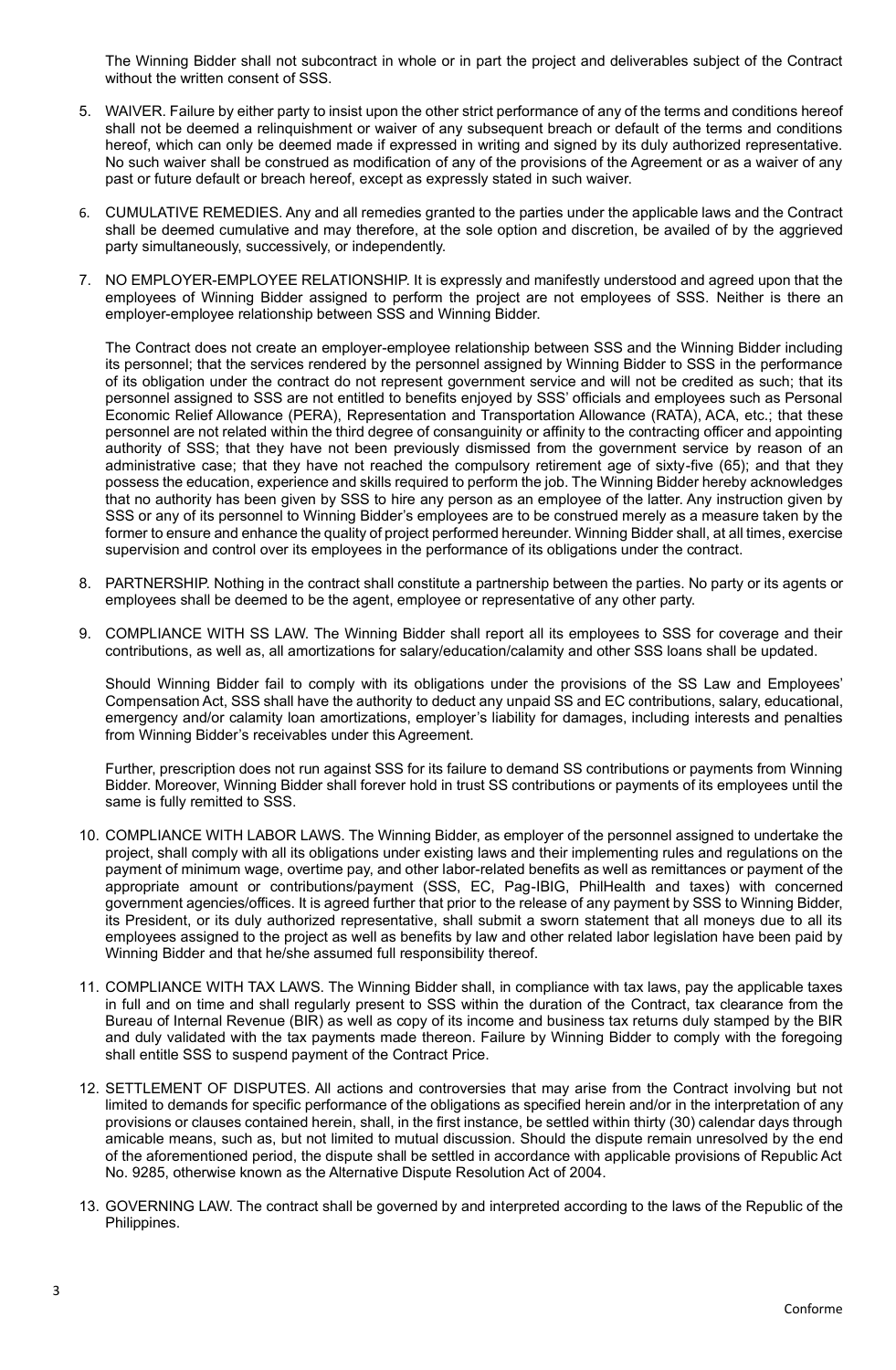- 14. AMENDMENTS. The contract may be amended only in writing and executed by the parties or their duly authorized representatives.
- 15. SEPARABILITY. If any one or more of the provisions contained in the contract or any document executed in connection herewith shall be invalid, illegal or unenforceable in any respect under any applicable law, then: the validity, legality and enforceability of the remaining provisions contained herein or therein shall not in any way be affected or impaired and shall remain in full force and effect; and (ii) the invalid, illegal or unenforceable provision shall be replaced by the parties immediately with a term or provision that is valid, legal and enforceable and that comes closest to expressing the intention of such invalid illegal or unenforceable term of provision.
- 16. VENUE OF ACTION. Any suit or proceeding arising out of relating to the contract shall be instituted in the appropriate court in Quezon City, parties hereto waiving any other venue.
- 17. BINDING EFFECT. The contract shall be binding upon the parties hereto, their assignee/s and successor/s-ininterest.
- 18. NON-PUBLICITY. No press release in oral, written or electronic form shall be issued covering this transaction without prior written approval of SSS. Inclusion in any reference lit shall also be undertaken only upon prior written approval of SSS.

| <b>Payment Terms:</b>  | Supplier shall be paid in accordance to Government Terms and upon delivery of |
|------------------------|-------------------------------------------------------------------------------|
| <b>Price validity:</b> | items/services and submission of billing documents<br>Three (3) months.       |

- **1.) For canvass with an ABC of P100,000.00 and above,** the winning bidder is required to post a Performance/Warranty Security within Three (3) Calendar Days from receipt of Notice of Award equivalent to 5% Cash (Goods and Consulting Services) & 10% Cash (Infrastructure), Cashier's / Manager's Check, Bank Guarantee/Draft or 30% Surety Bond callable upon demand, of the contract price.
- **2.)** The supplier is required to indicate his PhilGEPS Registration Number on the request for quotation form.
- **3.)** Price quoted should be inclusive of VAT.
- **4.)** The SSS shall withhold the applicable taxes from the amount payable in accordance with the BIR regulations.
- **5.)** Alternative offer is not allowed.

NOTE/S:

- **6.)** Award shall be on a "PER LOT" basis.
- **7.)** Price quotation should be made with extra care taking into account the specification, unit and quantity to avoid errors. The offeror binds himself to this quotation's TERMS & CONDITIONS.
- **8.) This canvass shall only determine the supplier who has the lowest bid for the amount of the Purchase Order (PO) and the check/fund transfer payable to the winning bidder shall be based on actual cost and up to the extent of the approved budget only.**
- **9.) For further inquiries, kindly call Engr. Jacqueline P. Taruc, Building Administrative for SSS Luzon Central 1 Division at (045) 982-6967 or at email address [luzoncentral@sss.gov.ph/](mailto:luzoncentral@sss.gov.ph/) [tarucjp@sss.gov.ph](mailto:tarucjp@sss.gov.ph)**

*This is to certify that the price offer conforms to the specification of the project and that the above terms and conditions are understood and complied.*

| <b>Owner/Company Representative</b><br>(Signature over Printed Name)                         |                                                          |  |  |
|----------------------------------------------------------------------------------------------|----------------------------------------------------------|--|--|
| Please indicate below your Business Name,<br>Address and Telephone Number and Date Received. | Very truly yours,                                        |  |  |
| Your Business SSS No.:<br>PhilGEPS Registration No.:<br>TIN:<br>Date Received:               | PRIMITIVO D. VERANIA, JR.<br>CHAIRPERSON                 |  |  |
| (Business Name)                                                                              | Canvassed by:                                            |  |  |
| (Address & Telephone No.)                                                                    | Engr. Jacqueline P. Taruc<br>Signature over printed name |  |  |

**Contact detail of Canvasser:** Telephone Number: (045) 982-6967 Email Address: tarucjp@sss.gov.ph

Conforme